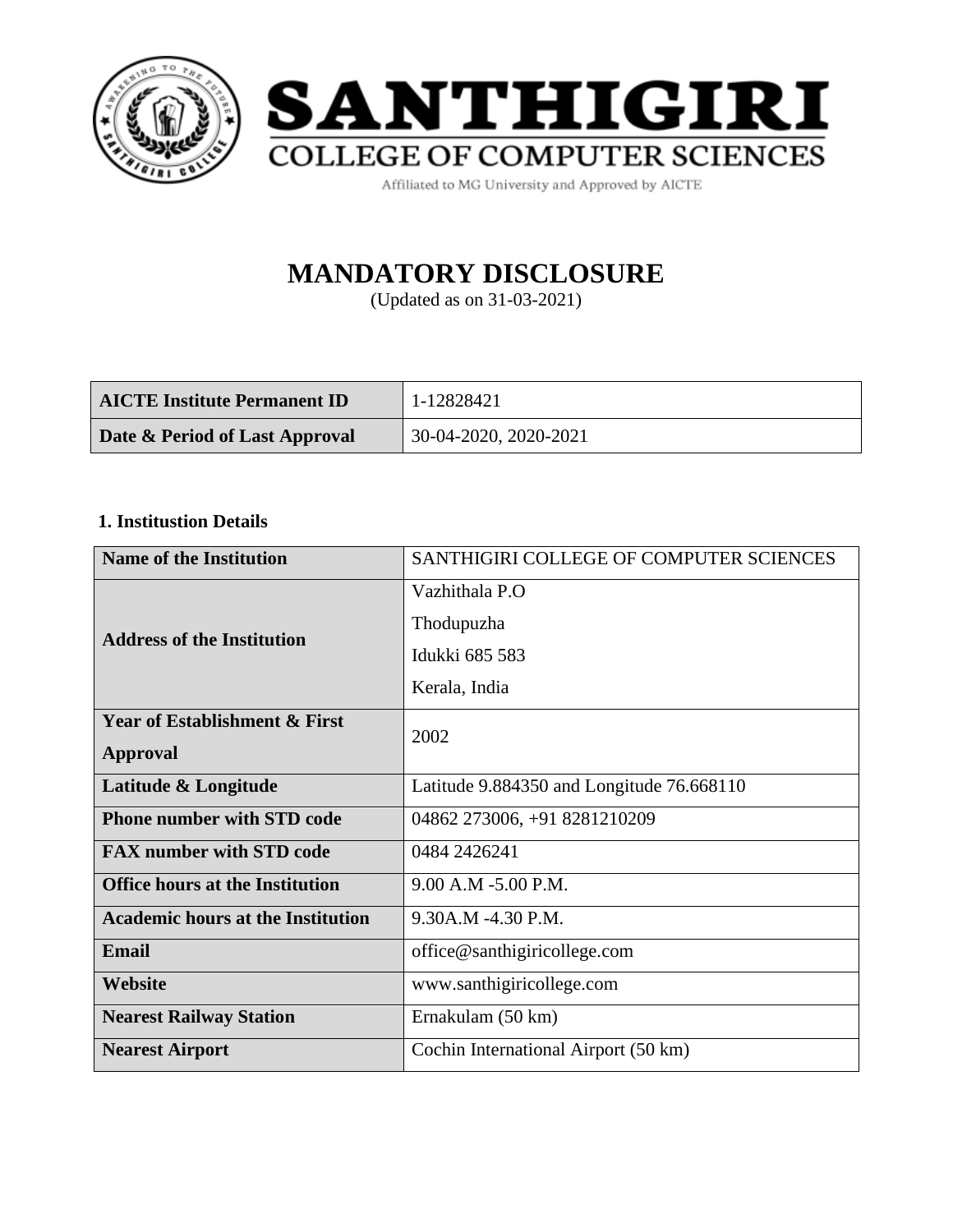### **2**. **Society/Trust Details.**

| <b>Name of the Society</b>         | Carmel Educational and Charitable Society            |  |
|------------------------------------|------------------------------------------------------|--|
| <b>Register Number</b>             | E.R 889/2001                                         |  |
| Type of the organization           | Society                                              |  |
| <b>Registered with</b>             | Travancore Cochin Literary Scientific and Charitable |  |
|                                    | Societies Registration Act XII of 1955               |  |
| <b>Address of the organization</b> | <b>Carmel Provincial House</b>                       |  |
|                                    | P B No.34, Muvattupuzha, Ernakulam, Kerala, 686661   |  |

# **3. Name of Principal/Director**

| <b>Name of Principal/Director</b> | Dr. Dhanya Job                  |
|-----------------------------------|---------------------------------|
| <b>Exact Designation</b>          | Director                        |
| <b>Phone number with STD code</b> | $+919747042100$                 |
| Email                             | dhanyajob@santhigiricollege.com |
| <b>Highest Degree</b>             | Ph.D.                           |
| <b>Field of Specialization</b>    | <b>Computer Science</b>         |

# **4. Name of the affiliating University**

| Name of the affiliating University | Mahatma Gandhi University                               |  |
|------------------------------------|---------------------------------------------------------|--|
| <b>Address</b>                     | Priyadarsini Hills, Kottayam, Kerala,<br>India - 686560 |  |
| Website                            | www.mgu.ac.in                                           |  |
| <b>Latest affiliation period</b>   | 2020-21                                                 |  |

#### **5. Governance**

#### **Governing Board Members:**

| <b>SL</b><br>No. | Name & Address                                                                        | <b>Designation</b> | <b>Category</b> |
|------------------|---------------------------------------------------------------------------------------|--------------------|-----------------|
|                  | Fr.Biju Koottaplackal<br>Provincial & Manager                                         | Chairman           | Management      |
| 2                | Fr. Paul Parakattel<br>Principal Santhigiri College                                   | Member             | Management      |
| 3                | Fr. Boby Thalikaparambil<br>Executive Director, Santhigiri Institute of<br>Management | Member             | Management      |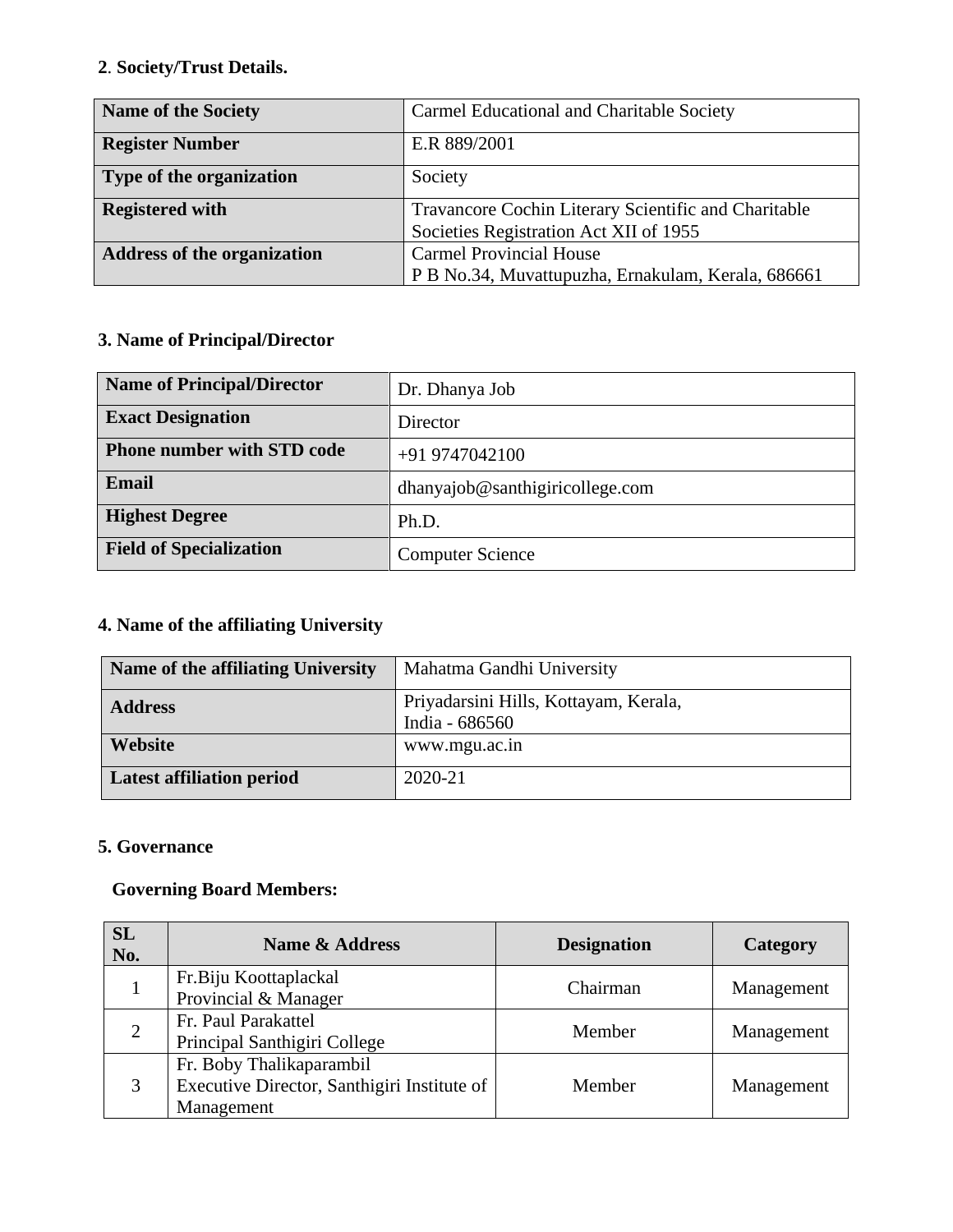| $\overline{4}$ | Adv. K.T.Thomas                         | Member    | Others       |
|----------------|-----------------------------------------|-----------|--------------|
|                | District Court, Thodupuzha              |           |              |
| 5              | Mr.C.J. Romid. FCA,                     | Member    | Others       |
|                | <b>Chartered Accountant</b>             |           |              |
| 6              | Mr. Joseph P.J. MLA                     | Member    | Other        |
|                | Former Minister for Education           |           |              |
|                | Prof. Cyriac Thomas                     |           |              |
| 7              | Former Vice-Chancellor, MG University,  | Member    | Educationist |
|                | Kottayam                                |           |              |
|                | Dr. MC Dileep Kumar                     |           |              |
| 8              | Former Vice-Chancellor,                 | Member    | Educationist |
|                | Sreesanakaracharya University, Kalady   |           |              |
|                | Prof. Joseph TM                         |           |              |
| 9              | Retired Principal, Nirmala College,     | Member    | Educationist |
|                | Muvattupuzha                            |           |              |
| 10             | Fr. Dino Kallikattu                     | Member    |              |
|                | Assistant Professor, Santhigiri College |           | Management   |
|                | Fr. Anish Cheruthani                    |           |              |
| 11             | Assistant Professor, Santhigiri College | Secretary | Secretary    |

| Frequency of meetings                                 | Once in a semester |
|-------------------------------------------------------|--------------------|
| Mechanism/Norms and Procedure for                     | Available          |
| democratic/good Governance                            |                    |
| <b>Student Feedback on Institutional</b>              | Available          |
| Governance/Faculty performance                        |                    |
| Grievance Redressal mechanism for                     | Available          |
| Faculty, staff and students                           |                    |
| <b>Establishment of Anti Ragging</b>                  | Available          |
| Committee                                             |                    |
| <b>Establishment of Online Grievance</b>              | Available          |
| Redressal Mechanism                                   |                    |
| <b>Establishment of Grievance Redressal Committee</b> | Available          |
| in the Institution and Appointment of                 |                    |
| <b>OMBUDSMAN</b> by the University                    |                    |
| <b>Establishment of Internal Complaint</b>            | Available          |
| Committee (ICC)                                       |                    |
| Establishment of Committee for SC/ST                  | Available          |
| <b>Internal Quality Assurance Cell</b>                | Available          |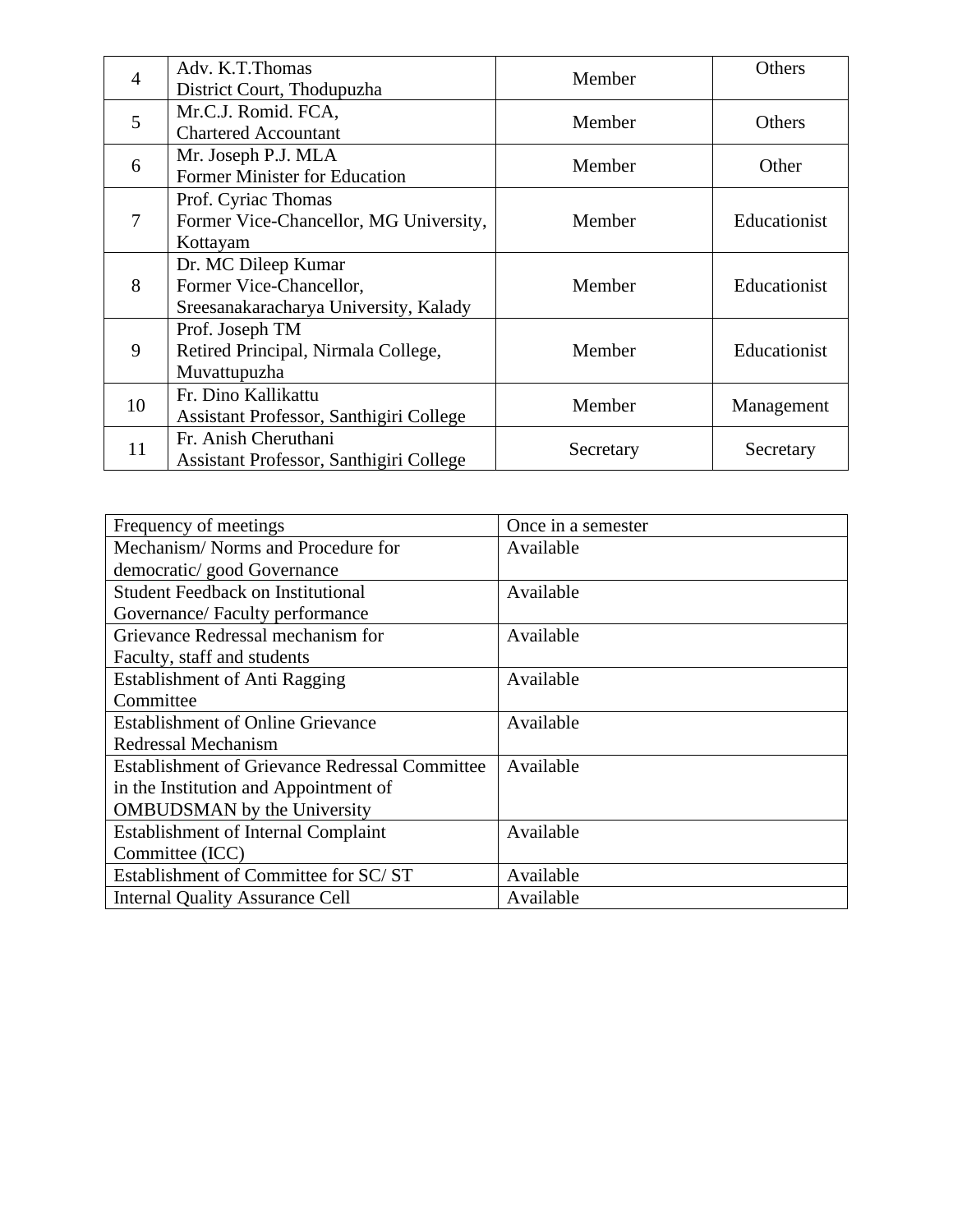### **Staff Council Members:**

| SL<br>No.      | <b>Name &amp; Address</b>                                                                 | <b>Designation</b> | Category              |
|----------------|-------------------------------------------------------------------------------------------|--------------------|-----------------------|
| 1              | Fr. Paul Parakattel CMI<br>Manager, Santhigiri College                                    | Manager            | Chairman              |
| $\overline{2}$ | Dr. Dhanya Job                                                                            | Director           | Faculty               |
| 3              | Fr. Boby Thalikaparambil CMI<br>Executive Director, Santhigiri Institute of<br>Management | Member             | Educationist          |
| $\overline{4}$ | Fr. Dino Kallikattu CMI<br>Department of Statistics, Santhigiri<br>College                | Member             | Faculty               |
| 5              | Fr. Anish Cheruthani CMI<br>Department of Management, Santhigiri<br>College               | Member             | Faculty               |
| 6              | Prof. Joseph TM<br>Retired Principal, Nirmala College,<br>Muvattupuzha                    | Member             | Academician           |
| $\overline{7}$ | Ms. Amitha Joseph,<br>Dean Research, Santhigiri College                                   | Member             | <b>Senior Faculty</b> |
| 8              | Mr. Gibin George<br>Assistant Professor, Santhigiri College                               | Member             | Faculty               |
| 9              | Mr. Sebastian Cyriac<br>Assistant Professor, Santhigiri College                           | Member             | Faculty               |
| 10             | Mr. Midhun Omanakuttan<br>Assistant Professor, Santhigiri College                         | Member             | Faculty               |
| 11             | Mr. Joshy MV, IQAC Coordinator                                                            | Member             | Educationist          |
| 12             | Ms. Sayana Sally Abraham<br>Department of English, Santhigiri<br>College                  | Member             | Educationist          |
| 13             | Ms.Resmi KR, Department of Computer<br>Science                                            | Member, Secretary  | Senior faculty        |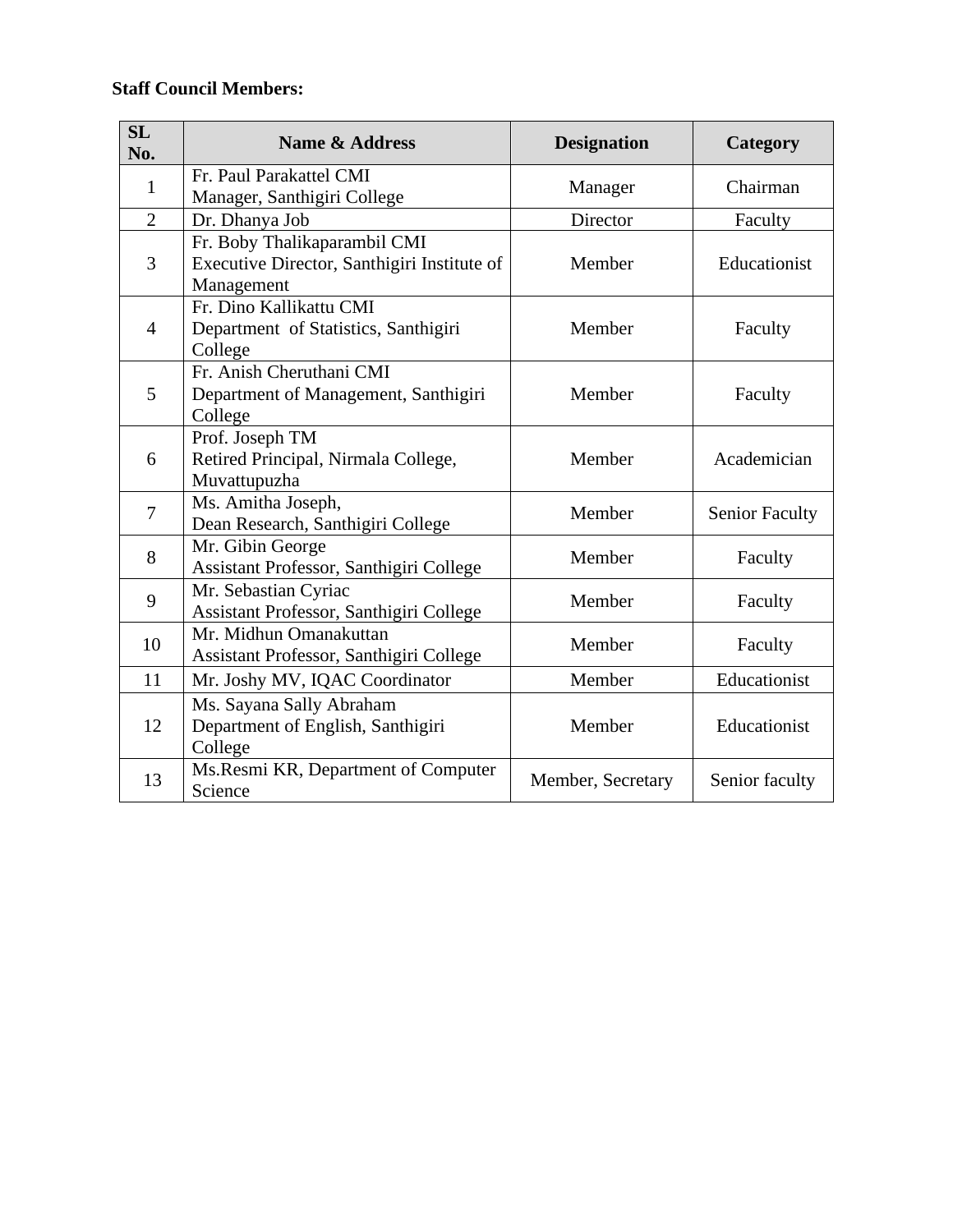

#### **6. Programme**

| <b>Name of Programme Approved</b> | <b>Sanctioned</b> | <b>Tuition Fee per</b> | <b>Duration</b>         |
|-----------------------------------|-------------------|------------------------|-------------------------|
| by AICTE                          | <b>Strength</b>   | <b>Semester</b>        |                         |
| Master of Computer Application    | 60                | 25,000                 | 2 Years<br>(4 semester) |

Placement Details:

During Last 3 years students are placed in top MNCs like INFOSYS, UST GLOBAL, TCS, WIPRO, HCL etc.

| <b>Year of Course Completion</b> | 2018 | 2019 | 2020 |
|----------------------------------|------|------|------|
| <b>Percentage of Placement</b>   | 90%  | 94%  | 100% |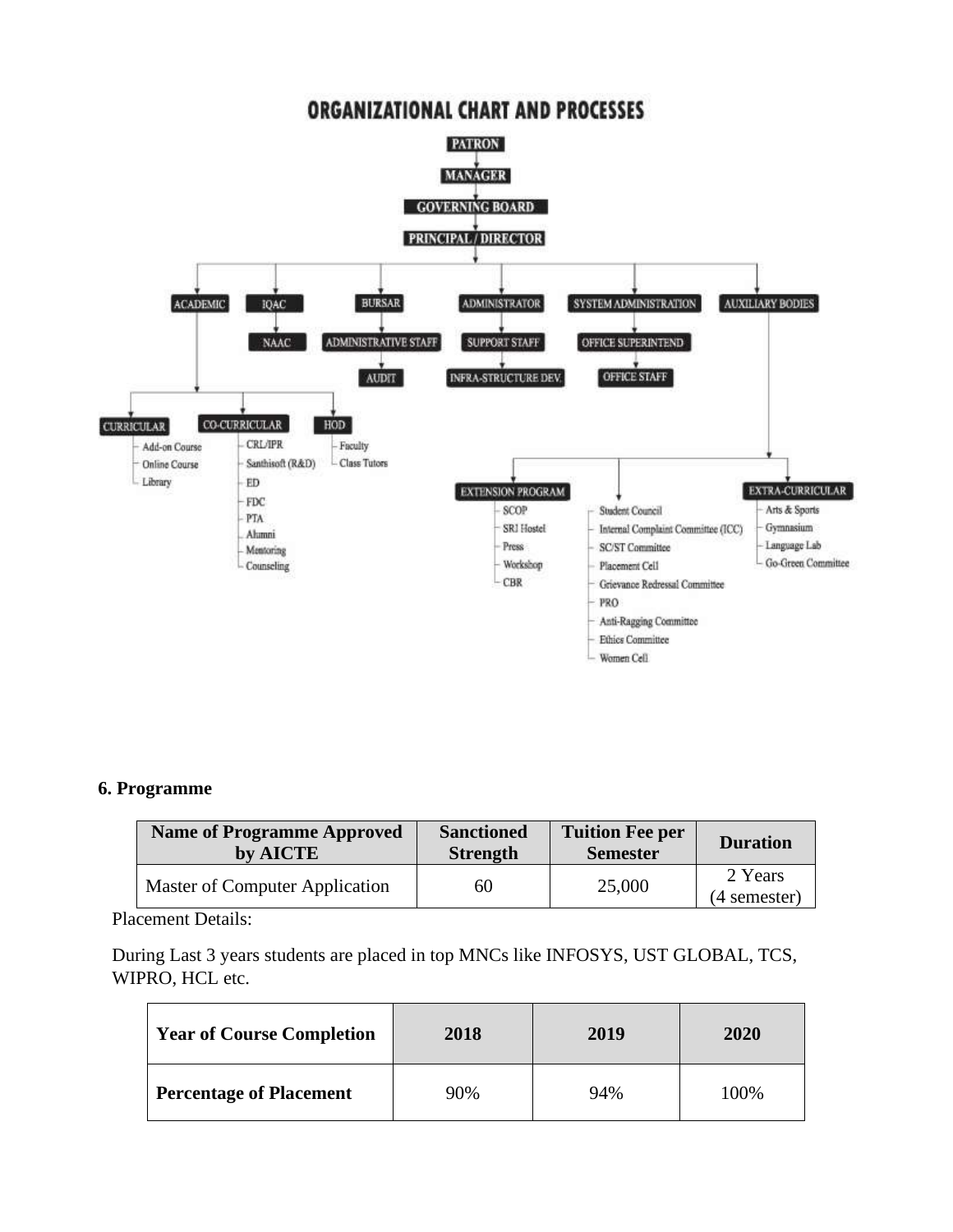### **7. Faculty**

| SI.<br>N <sub>0</sub> | <b>Name of the Faculty</b> | <b>Qualification</b> | <b>Area of Specialization</b>                           |
|-----------------------|----------------------------|----------------------|---------------------------------------------------------|
|                       | Dr. Dhanya Job             | M.Sc. M.Phil, Ph.D.  | Data Security                                           |
| 2                     | Ms. Amitha Joseph          | MCA, M.Phil          | <b>Sentiment Analysis</b><br>Programming in LINUX       |
| 3                     | Mr. Gibin George           | <b>MCA</b>           | Database Management<br>System<br><b>System Software</b> |
| 4                     | Ms. Resmi KR               | <b>MCA</b>           | Image Processing and<br><b>Pattern Recognition</b>      |
| 5                     | Mr. Sebastian Cyriac       | <b>MCA</b>           | Mobile and Internet<br>Computing                        |
| 6                     | Mr. Midhun Omanakuttan     | M E                  | <b>Object Oriented Analysis</b><br>and Design           |

### **8. Profile Director**

| <b>Name of Dirctor</b>          | Dr. Dhanya Job                          |
|---------------------------------|-----------------------------------------|
| <b>AICTE Faculty ID</b>         | 1-3385136973                            |
| <b>Education qualifications</b> | M.Sc. M.Phil, Ph.D                      |
| Area of specialization          | <b>Computer Science (Data Security)</b> |

#### **9. Fee**

| Details of fee, as<br>approved by State Fee<br><b>Committee, for the</b><br>Institution                                                                            | Time schedule for<br>payment of fee                                                                | <b>Details of scholarship</b><br>offered by the Institution,<br>duration and amount                                          | <b>Estimated cost of</b><br><b>Boarding and</b><br><b>Lodging in Hostels</b> |
|--------------------------------------------------------------------------------------------------------------------------------------------------------------------|----------------------------------------------------------------------------------------------------|------------------------------------------------------------------------------------------------------------------------------|------------------------------------------------------------------------------|
| <b>Tuition Fee: Rs.</b><br>25,000<br>per Semester<br><b>University fee: Rs.</b><br>1,313<br><b>Special fee</b> (Industrial<br>training/Addon<br>courses): Rs. 5000 | Semester fee Rs.<br>$25,000$ should be paid<br>within 30 days of the<br>commencement of<br>classes | 50% of Tuition fee for<br><b>Disabled Students</b><br>Up to 50% of Tuition fee for<br>economically weaker<br><b>Students</b> | Approximate<br>amount Rs. 57,600                                             |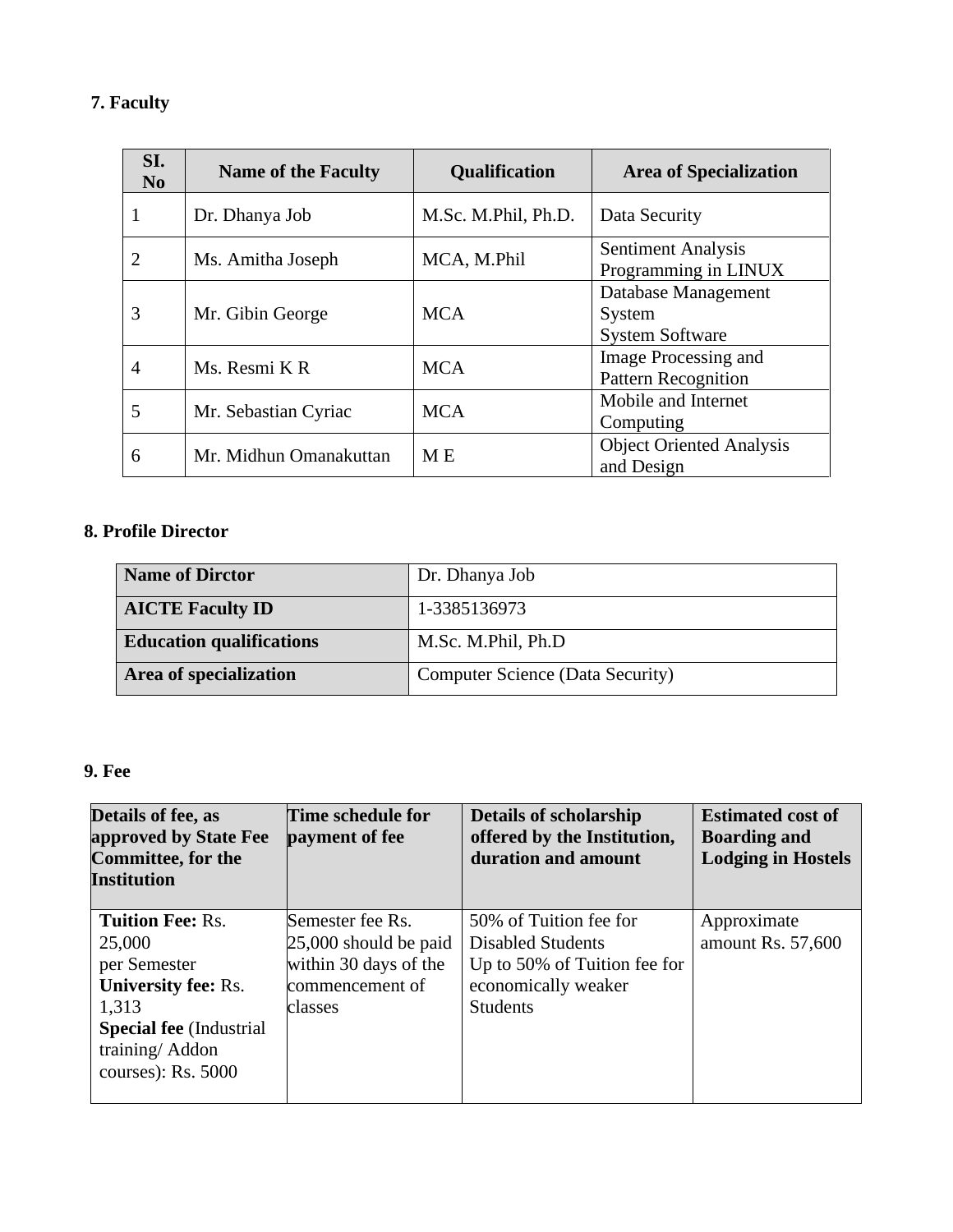# **10. Admission Procedure**

| Admission test being followed, name and address of<br>the Test Agency and its URL | https://lbscentre.in/      |  |
|-----------------------------------------------------------------------------------|----------------------------|--|
| Number of seats allotted to Government                                            | 50% of Sanctioned Strength |  |
| Number of seats allotted to Management                                            | 50% of Sanctioned Strength |  |

## **11. Infrastructure and Other Resources Available**

| <b>Number of Classrooms and size of each</b>            | $2$ nos. (66.8 sqm each)    |
|---------------------------------------------------------|-----------------------------|
| Number of Tutorial rooms and size of each               | 3 (69.7 sqm each,)          |
| <b>Number of Laboratories and size of each</b>          | $1270$ sqm                  |
| <b>Number of Computer Centers with capacity of each</b> | 2 nos, 90 machines in total |
| <b>Central Examination Facility</b>                     | Available                   |
| Number of Exam halls and capacity of each               | $\overline{2}$              |
| <b>Barrier Free Built Environment for disabled and</b>  | Available                   |
| elderly persons                                         |                             |
| <b>Occupancy Certificate</b>                            | Available                   |
| <b>Fire and Safety Certificate</b>                      | Available                   |
| <b>Hostel Facilities</b>                                | Available                   |

### **12. Library**

| Number of Library books/Titles / Journals available | 11520                                          |
|-----------------------------------------------------|------------------------------------------------|
| No. of National/International Journals subscribed   | 12                                             |
| <b>E</b> -Library facilities                        | <b>J-GATE SCIENCE AND</b><br><b>TECHNOLOGY</b> |

# **13. Enrollment of students in the last 3 years**

| Programme                      | 2020-21 | 2019-20 | 2018-19 |
|--------------------------------|---------|---------|---------|
| Master of Computer Application | 42      |         |         |